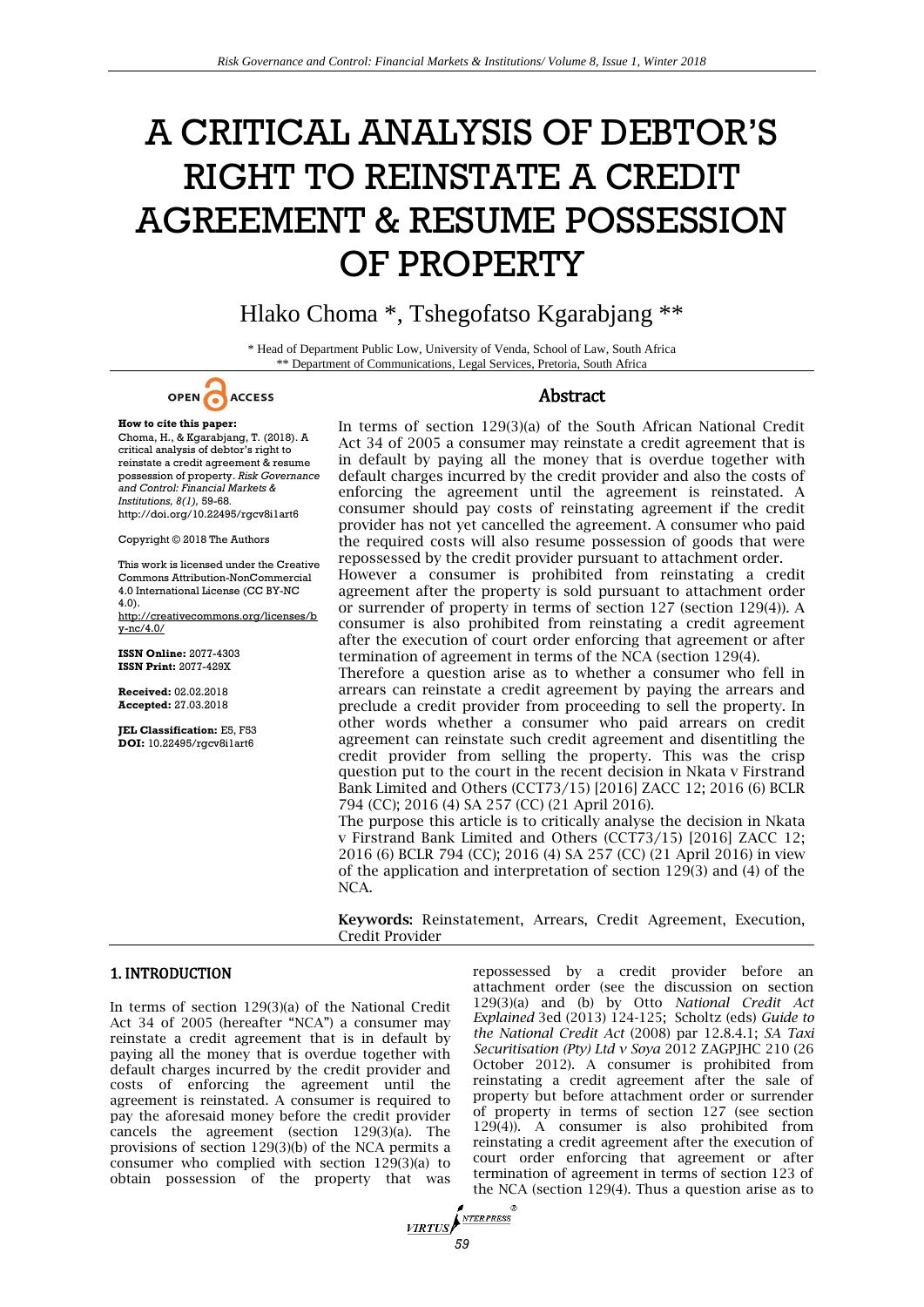whether a consumer who fell in arrears can reinstate a credit agreement by paying the arrears and preclude credit provider from proceeding to sell the property or whether a consumer who paid areas on credit agreement can reinstate such credit agreement and disentitling the credit provider from selling the property. This was a crisp issue put top the court in the decision in *Nkata v FirstRand Bank Limited* [2016] ZACC 12. Before this case reached the Constitutional Court, the Western Cape High Court and Supreme Court of Appeal were requested to pronounce on the same question (*Nkata v FirstRand Bank Ltd* 2014 (2) SA 412 (WCC) hereafter "High Court decision" and *FirstRand Bank Limited v Nkata* 2015 (4) SA 417 (SCA) hereafter "SCA decision"). The purpose of this note is to critically analyse the decision in *Nkata v Firstrand Bank Limited and Others* (CCT73/15) [2016] ZACC 12; 2016 (6) BCLR 794 (CC); 2016 (4) SA 257 (CC) (21 April 2016) in view of the application and interpretation of section 129(3) and (4) of the NCA.

The present discussion will refer to all three decision.

#### 2. NKATA V FIRSTRAND BANK LIMITED

#### 2.1. Facts

Ms Nkata was a businesswoman. She purchased the property in March 2005. The property which she purchased was at the time of sale underdeveloped. It was financed by FirstRand Bank. The property is situated at 35 Vin Doux Crescent, Durmonte, Durbanville, Western Cape (bond) and was registered in 2005 and the second bond in May 2006. After buying the property, Nkata build a home and took occupation with her two daughters in 2007. She chose the first bond as her fist *domicilium citandi et executandi* for the service of all notices and in the second bond she chose C/04 Devonshire Hill, Rondebosch, Cape Town, 7700 (Rondebosch apartment) the flat in which she was residing prior to the completion of the house at Durbanville Property. The loan in which both mortgage bond are secured is a credit agreement in which the NCA applies (par [3]). During the course of 2010 Nkata fell into arrears with mortgage bond. During the period of March to November 2010 the bank made numerous call to Ms Nkata and sent two section  $129(1)$  notices but without a success (par [4]). On 1 June 2010 the bank sent a letter to Nkata in terms of section 129(1) of the NCA but was delivered to 27 instead of 35 Vin Doux Crescent, Durmonte, Durbanville. This letter was sent to the address elected by Ms Nkata in the first mortgage bond. During this period Ms Nkata's arrears were R30 186.19 (par [4]).

On 4 June 2010 the bank sent another letter to the address that Nkata chose in the second bond and this letter was retrieved by CSF on 14 June 2010 as uncollected item. The bank sent this letter to "c/o 4 Devonshire Hill" instead of C/04 Devonshire Hill. At the time of sending second letter, arrears were R42 257.01. Ms Nkata alleged that even the second letter did not reach her (par [5]).

On 5 July 2010 the Bank issued summonses. On 9 July 2010 the sheriff attempted to serve the summonses but were returned as unsuccessful. On 27 July 2010 sheriff effected a service by affixing

summonses on the outer door at Durbanville address. Nkata did not enter into appearance to defend the matter. She approached debt counsellor on 4 August 2010 and subsequent to that she made application for debt review on 20 August 2010. The Bank alleges that she applied for a debt review because she received summonses. Ms Nkata denies this allegations.

On 28 September 2010 the Bank obtained default judgment through the Registrar and on the same day writ of attachment and execution was issued for an amount of R1 472 506.89 together with interests from 1 June 2010 to the date of payment. Nkata alleges that she heard for the first time in October 2010 by telephone call from the bank that her property is sold in execution and the sale was scheduled for 10 December 2010 (par [7]). Therefore after Nkata heard about default judgment she urgently applied to High Court for rescission of default judgment. Nkata and the bank negotiated settlement and they agreed that Nkata will pay arrears. This settlement/agreement was not made an order of court. The bank also cancelled execution. As the terms of the agreement Nkata agreed to pay an amount of R10 000.00 as monthly instalments and if she fails to honour payment a bank would be entitled to sell the property in execution. During March 2011 Nkata paid lump sum of R87 000.00 and proceeded with monthly instalments and her credit agreement was reinstated (par [9]).

During February 2011 the bank debited an amount of R6 498 and R8 000 from Nkata for legal fees. According to the bank this is an amount of attorney's fees and counsel's day fee for unsuccessful rescission application. Nkata avers that this costs were not given to her and she was not invited to pay them (par [10]).

Nkata fell in arrears for the second time but brought the account up to date on March 2012. She also extinguished arrears and brought her account up to date on March and May 2012 (par [11]). She also tried to rescind judgment and in March 2011 after settling arrears she intended to make settlement agreement an order of court. The court queried the application because the bank was not informed. She asked the bank to agree on rescission of judgment but the bank refused (par (12]). She also requested the bank to pay less instalment for five years but the bank refused and contended that she should sell her property (par [13])

She continued with instalments until February 2013 in which she fell in the arrears for R24 424.80. As a result the bank sent a notice of sale in execution to her registered mail. Ms Nkata failed to collect a notice and in March 2013 she was informed that her property will be sold in execution on 24 April 2013. On 24 April 2014 her property was sold at public auction to Kraaifontein Properties (par [14]). Nkata entered into lease agreement with Kraaifontein Properties pending renovation and resale of the property (par [16]).

These facts were trite and common to all three cases. The decision of the court in each of the cases will be discussed under separate headings below.

#### 2.2. High Court

**VIRTUS** 

During May 2013 Nkata launched an application before Western Cape High Court for firstly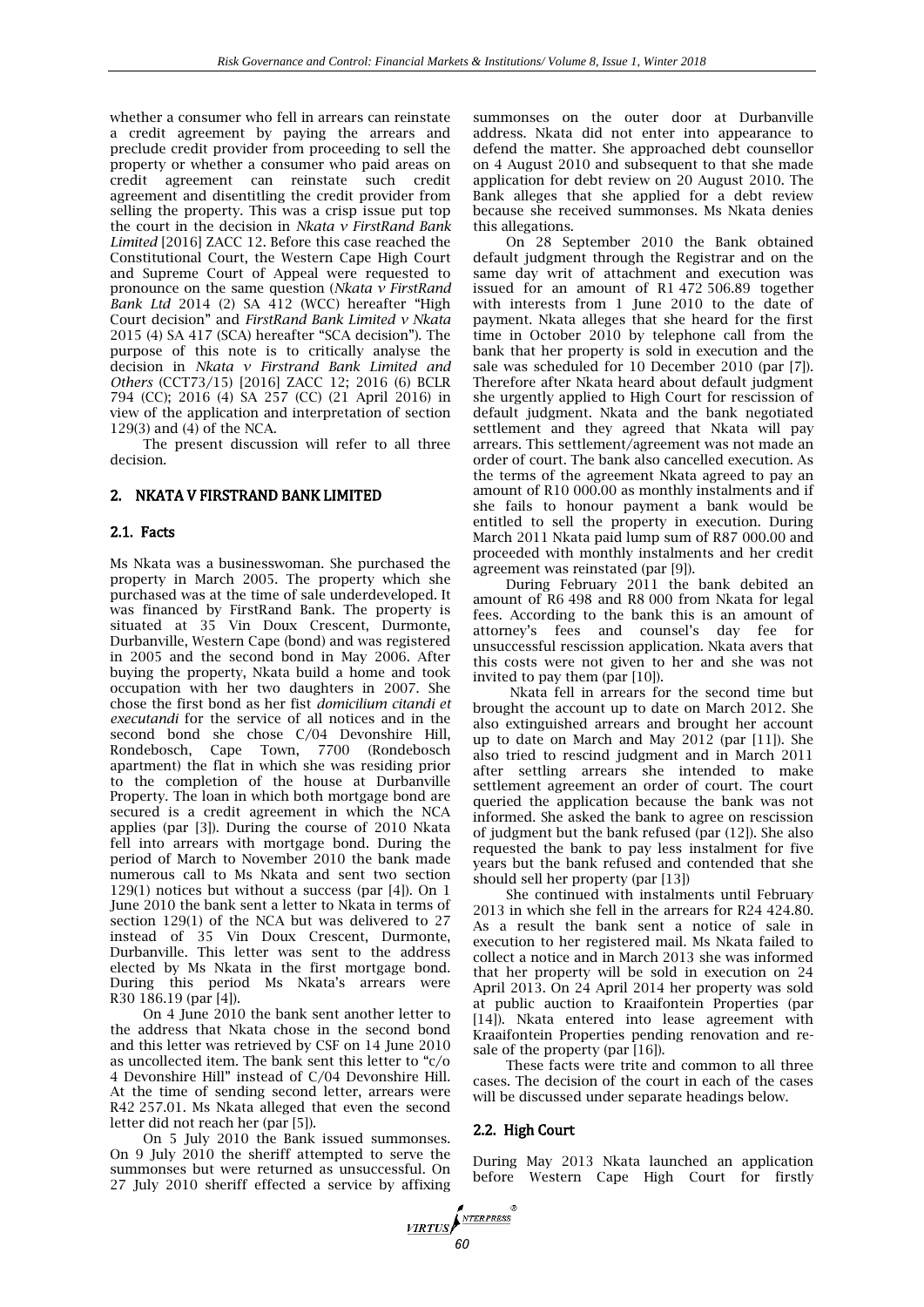rescission of default judgment, secondly setting aside of the writ of attachment issued by the registrar on 28 September 2010 and thirdly an order declaring the sale of her property which took place on 24 April 2013 to Kraaifontein Properties to be invalid (par [2] of High Court decision). It was heard by Rogers J on October 2013. At this stage transfer and registration of property was suspended pending the outcome of this matter. Nkata raised criticism (technical defences) that firstly summonses were not properly served by the sheriff, secondly section 129(1) was not complied with, thirdly that summonses did not draw her attention to the provisions of section 26(3) of the Constitution Act 108 of 1996 which deals with right to housing and fourthly that summonses did not disclose that section 129(1) was sent to a to the address of Rondebosch which had not been collected (par [16]).

The court per Rogers J rejected Nkata first criticism on service of summons by the sheriff finding that sheriff's return is prima facie evidence of the truth of its content (par [17]). On the second criticism the court found if favour of Nkata that compliance with section 129(1) notice is a substantive legal prerequisite for the institution of valid legal proceedings on credit transaction to which the NCA applies (par [21] and [25]). The court rejected the third criticism on allegation to the effect that summons did not deal with the right to housing. The court held that at the time summonses issues (July 2010) the governing decision (precedent) was the judgement of the SCA in *Standard Bank of South Africa v Saunderson* 2006 (2) SA 264 (SCA) and according to this judgment summonses in this matter drew the attention of Nkata to section 26(1) of the Constitution. While on this aspect, the court also referred to the judgment in *Nedbank Ltd v Jessa* 2012 (6) SA 166 (WCC) par 21 per Blignaut J who amplified *Saunderson rule* (the object the rule is to alert the defendant of execution of immovable property that their right in terms of section 26 of the Constitution might be infringed). In this matter Blignaut J (par [12]) held that *Saunderson rule* should be amplified requiring the summonses to contain appropriate notification to a defendant that he or she is entitled to place information before the court pertaining to the relevant circumstances within the meaning of section 26(3) of the Constitution. The court also rejected the fourth criticism finding that at the time summonses issued it was sufficient for a credit provider to establish that section 129(1) notice has been despatched by registered post to the selected address and not that the section 129(1) had reached the consumer. This court also noted that decision in *Sebola v Standard Bank of South Africa* 2012 (5) SA 142 (CC) wherein it was held that the credit provider need to go further and indicate that the section 129(1) notice had probably come to the attention of the consumer. With regard to a prayer of condonation the court noted that an application was launched nearly two and half after Nkata became aware of the default judgment (par [26]) (see Fuchs MM "The impact of the National Credit Act 34 of. 2005 on the enforcement of a mortgage bond: Sebola v. Standard Bank of South Africa Ltd 2012 5 SA 142 (CC)". (2013) PER/PELJ 377).

The court remarked that rule 42(1) which deals with rescission application does not specify a time-

**VIRTUS** 

limit and it is discretionary and as such rescission must be bright within a reasonable time (*First National Bank of Southern Africa v Van Rensburg NO*: *In re First National Bank of Southern Africa Ltd V Jurgens* 1994 (1) SA 677 (T) 681 (par [27]). The court was not satisfied with the explanation by Nkata on the delay. The court noted that Nkata became aware of sale in execution in March 2013 which was scheduled for 24 April 2013 until she launched this application in May 2013. According to the court there would be a prejudice to the third party who purchased the house (par [28]). The court per Rogers J refused to grant condonation for noncompliance with the 20-day rule after becoming aware of the default judgment (par [29]). The bank argued that Nkata lost her right to rescission when she settle for the first rescission application. The court indicated that the conduct of Nkata in settling the first case on terms, it is inconsistent with a continued intention to have a case reopened by way of rescission (par 31]).

The court focused on section 129(3). It referred to section 129(3) and (4) and acknowledged that depending on the proper interpretation of section 129(3) when Nkata made payments in March 2011 and March 2012 might have reinstated credit agreement (par [33] and [34]). As indicated above a consumer may reinstate a credit agreement that is in default if he/she pays all the money that is overdue together with default charges incurred by the credit provider and costs of enforcing the agreement until the agreement is reinstated (s  $129(3)(a)$ ). The court invoked a question as to what does a phrase "all amounts that are overdue" mean. It noted that a mortgage bond contained acceleration clauses (par [36]). According to the court in order to effect reinstatement in terms of section 129(3)(a) it was not necessary for Nkata to pay full accelerated debt buy only the arrear instalments which she paid in March 2011 and March 2012. The court indicated that this conclusion accords with a view expressed by Peter AJ in *Nedbank v Fraser* 2011 (4) SA 363 (SGJ) par 41 (par [38]).

The court acknowledged that a credit agreement will only be reinstated if it has not been cancelled by the credit provider. The court further indicated that where a credit provider invokes acceleration clause the contract will remain in force and the consumer will be obliged to make specific performance of the accelerated indebtedness (par [39]). According to the court the consumer must make payment to all the amount that is overdue and also credit providers permitted default charges in order to effect reinstatement (par [41]). The court assumed that costs of opposing rescission application, costs of obtaining default judgment thus forms part of reasonable costs of enforcing credit agreement and must be paid before a credit agreement is reinstated in terms of section 129(3). The court noted that the costs which the bank debited from Nkata bond were neither taxed nor quantified by agreement between parties and there were no evidence indicating that she agreed or was invited to agree on quantification of costs (par [42]). The court indicated that the bank did not present cost to Nkata to make payment but debited the amounts from her bond account (par [44]). According to the court enforcement costs which the consumer must pay in terms of section 129(3) in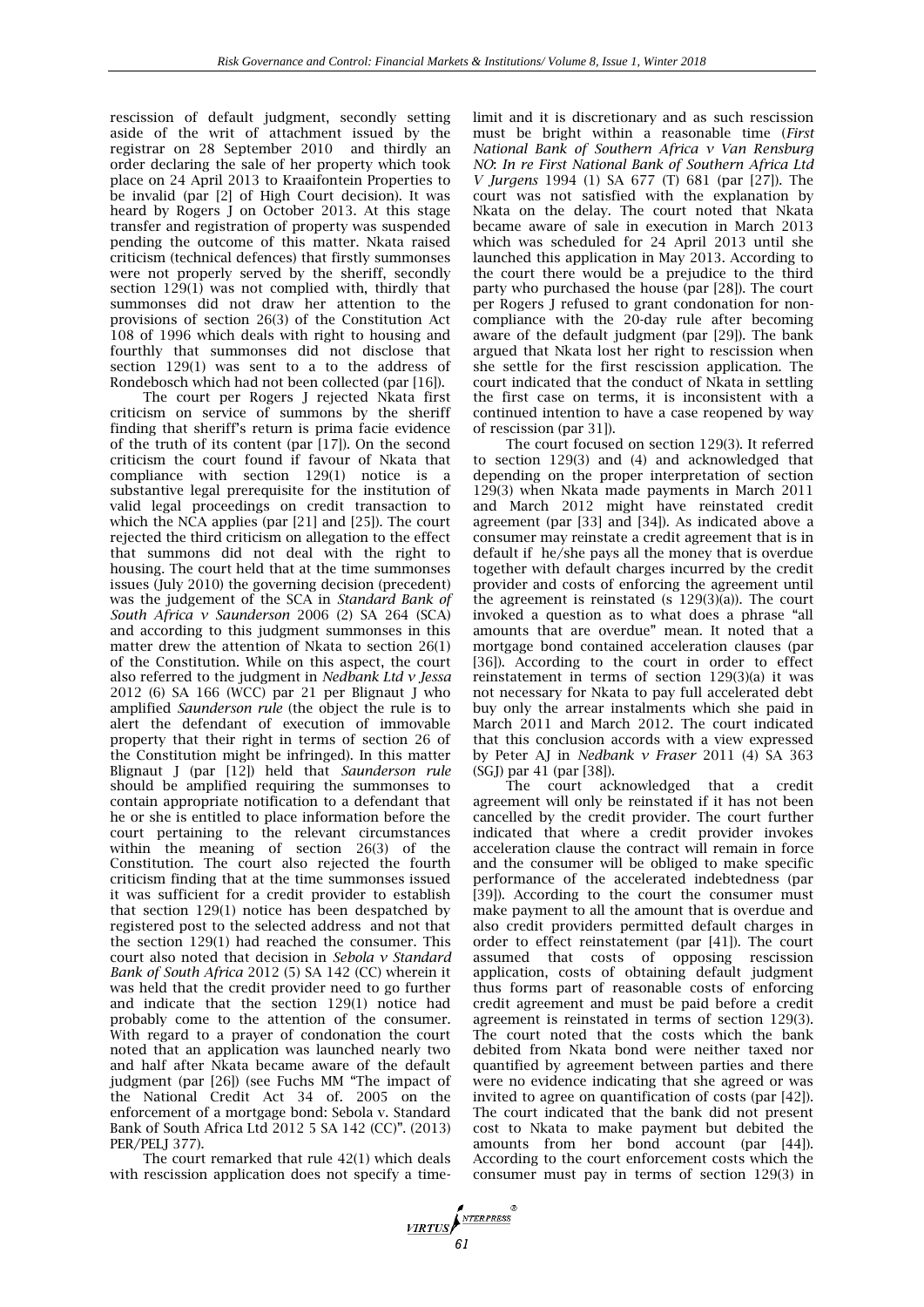order obtain reinstatement, are those costs which the credit provider is at the time requiring payments (par [44]). The court held that Nkata made payment with the intention of reinstating the credit agreement and the agreement was reinstated by operation of law in terms of section 129(3) unless precluded by section 129(4) (par [45]). The court confirmed that its view accords with that of Eksteen J in *Nedbank Ltd v Barnard* 2009 ZAECPEHC 45 par 14-15.

The court observed the provisions of section 129(4)(a)(i) in which a consumer is prohibited from reinstating a credit agreement after the sale of property but before attachment order. In terms of section 129(4)(b) a consumer is also prohibited from reinstating a credit agreement after the execution of court order enforcing that agreement or after termination of agreement in terms of section 123 of the NCA. The court noted that the NCA did not contain definition of attachment of "attachment order". However the court holds a view that attachment order as used in section 129(3)(b), 130(2)(a)(i) and 123(1) it envisages an order entitling a credit provider to take possession of movable goods which are subject to instalment agreement, secured loan or lease as indicated in the NCA (par [48]). The court also confirmed that its view accords with that of Peter AJ in *Nedbank v Fraser* 2011 (4) SA 363 (SGJ) par 39 (para [48]). The court also indicated that a writ of execution is not an order but a process which may be issued where an order to pay amount of money is made (par [49]). The court was not convinced that default judgment granted by the registrar constituted an order of the attachment of property and it consequently held that section  $129(4)(i)$  is not applicable (par [50]).

The court enquired as to whether there had been execution of the default judgment by the time Nkata cleared the arrears in March 2011 and March 2012 (par [51]). The court observed that the steps of obtaining and causing the property to be attached are the steps taken towards execution and can be undone in terms of law provided that the debtor pays the judgment in full (par [53]). The court held that execution of judgment did not occur at the time Nkata made payment and brought the account up to date (par [54]). In view of the above the court concluded that the mortgage loan agreement was reinstated by 8 March 2011 when the arrears were cleared for the first time (par [55]). Thus the court suggested that by implication when reading section 129(3) in tandem with section 129(4) if a credit agreement is reinstated before execution of monetary judgment enforcing that agreement, accordingly that judgment cannot longer be enforced (par [55]). The court did not rescind the default judgment. The court declared the sale of property to be invalid and also retrained the transfer of property to Kraaifontein Properties (par [57]). Consequent to this the bank appealed to the SCA.

#### 2. 3. The Supreme Court of Appeal

The central issue at the appeal was the meaning of 'execution' in section  $129(4)(b)$ . As stated above, the High Court concluded The court held that execution of judgment did not occur at the time Nkata made payment and brought the account up to date.

**VIRTUS** 

The SCA did not agree with the High Court. The SCA upheld the appeal by the bank. Willis J acknowledged that that the word 'execution' is not defined in the NCA. He indicated that civil execution is a process rather than an event (par [20] of SCA decision). He referred to the decision in *Reid v Godart* 1938 AD 511 where it was held that execution means "carrying out" or giving effect to "judgment". He also observed that at common law a debtor could redeem his attached property "up to the last moment before the actual sale" (par [22]).

Pertaining to redemption, the SCA was of the view that section 129(4)(b) alters the common law to the extent that redemption or reinstatement may occur not by payment of full debt but to the extent of arrears in tandem with related charges (par [24]). The SCA referred to the decision of *Simpson v Klein* 1987 (1) SA 405 (W) where Krigler J when referring to *Liquidators Union v Brown* 1922 AD 549 said "actual sale" as quoted by Kotze J were not intended to relate to the actual moment of sale but to delivery in terms of sale. The SCA found this to be unassailable and challenged it on the ground that the context to which he was referring to is different from the matter of Nkata (par [25]). Krigler J in *Simpson v Klein* was dealing with debtor's supervening insolvency after the sale of property but before execution of immovable property whereas Nkata request an order to set aside sale in execution in order to redeem her property (par [26]). According to the court section 129(4)(b) does not refer to perfection of sale (par [27]).

The SCA holds a view that civil execution is a "process oriented" instead of one single event but that single event denotes finality and there is no reversal (par [31]). The court referred to English cases of *Re Overseas Aviation Engineering (GB) Ltd* 1963 Ch 24 (CA) (1962) 3 All ER 12, *Fagot v Gaches* 1943 (1) KB 10 (CA); 1942 2 All ER 476 and came to a conclusion that judicially there is general consensus across the board not in South Africa only but also in England that execution refers to a process (par [31] to [33]).

The SCA was of the view that reinstatement of agreement entails revisiting, revision and amendment. It opined that in terms of section 116 of the NCA any alteration to agreement is void unless is in writing and singed by both parties (par [36]).

The SCA indicated that if the conclusion by the High Court stating that the execution' took place when the proceeds of sale in the execution were paid to judgment credit provider is correct, it would render the provisions of section 129(4)(a)(i) nugatory and superfluous (par [39]).

The court could not observe any possible inference from the NCA that a redemption can occur by paying full amount of debt after sale in execution but before registration (par [41]).

The SCA said a further reasons inducing that the decision of the High Court remains incorrect is that when a credit provider settles a matter to allow a debtor to reschedule arrangement for payment, it would therefore mean that the execution order which was obtained it lapses (par [42]). In view of the above the SCA concluded that the view by the High Court when indicating that execution only takes place when the proceeds of the sale in execution are paid to judgment creditor is erroneous (par [45]).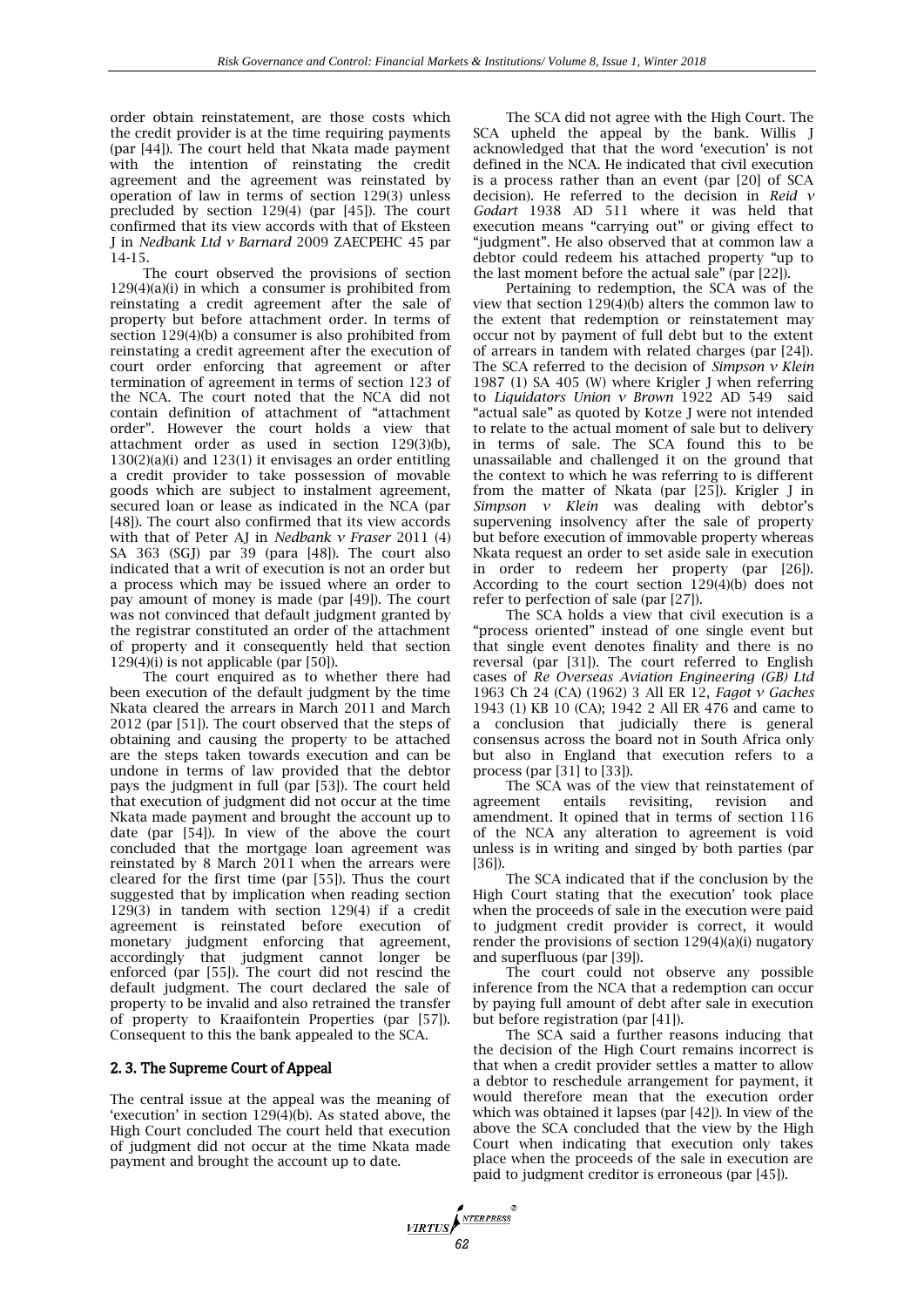#### 2. 4. The Constitutional Court

The crisp issue before the Constitutional Court as it was before the High Court and SCA was whether the High Court was correct in concluding that Nkata had reinstated the credit agreement by paying default charges and precluding a bank from selling the property (par [30] of Constitutional Court decision).

Nkata supported the decision of the High Court and also argued that a bank failed to provide her with section 129(1) notice (par [31]). The bank argued that she failed to pay permitted default charges and reasonable costs of enforcing a credit agreement. The bank also argues that Nkata was supposed to notify the bank that she is intending to reinstate a credit agreement. The bank maintains that reinstatement was precluded because of attachment and notice of publication of sale of property (par [32]).

In the Constitutional Court four separate judgment were delivered. Majority judgment was delivered by Moseneke (former Deputy Chief Justice) and other separate judgments by Nugent AJ, Cameron J and Jafta J.

On the issue as to whether Nkata paid the "reasonable costs" of enforcing the credit agreement Cameron J observed that unchallenged evidence indicates that she did not (par [37]). He referred to the settlement agreement between the bank and Nkata which indicates the amounts owed by Nkata. He said this are arrears on mortgage bond, wasted costs incurred by cancellation of sale in execution and costs of rescission application as taxed or agreed. Cameron J indicates that it was not argued that the aforesaid costs are costs of enforcing the credit agreement in terms of section 129(3) (par 39]). Cameron J also stated that Nkata did not challenge the calculations in the affidavit and the High Court treated these as common cause that she paid her arrears on mortgage bond and not legal costs (par [42]). Cameron J rejected counsel's submission that Nkata paid account statement including legal costs (par [43]).

Cameron J proceeded to examine the meaning of "payment" and noted that the approach by the High Court means enforcement costs that the consumer must pay in order to reinstate a credit agreement are those costs which the credit provider is requiring at the time (par [46]). Cameron is of the view that this approach is incorrect because it fails to give force to the wording of section 129(3) (par [47]). He said payment is understood within the law as delivery of something owed (par [48]) and it does not mean a promise to pay at a later stage. He referred to the decision in *Woudstra v Jekison* 1968 (1) SA 453 (T) 457 where it was indicate that payment means "the satisfaction or performance" of an obligation (par [49]). In rejecting the submission by Nkata that reinstatement occurred Cameron J concluded that:

"The argument cannot be sustained. Had the legislation meant that the consumer can make payment by agreeing to postpone payment, it would have said so. The provision doesn't say that. It says instead that reinstatement can be effected by "paying" the costs in issue. This requires advance, not postponed, and complete, not partial, payment. On this basis it cannot be said that Ms Nkata successfully reinstated the credit agreement since she failed to pay all the amounts section 129(3)(a) requires. This conclusion follows from the words of the statute, coupled with a consideration of its context and purposes. Narrowness doesn't come into it" (par 51).

Cameron J referred to decision by Moseneke DCJ in finding that the bank failed to give notice of legal costs to Nkata (par [79] and [121]), that the costs were not taxed or agreed or reasonable and as such were not due and payable (par [123]) and Cameron J opines that the bank did not want to recover the costs of enforcing the credit agreement and it would not initiate the process of quantifying unpaid costs while it was Nkata who seeks reinstatement (par [55]). Cameron J in support of his view state that the NCA indicates that it is actually the consumer who must pay for arrears and further it does not impose obligation on credit provider to take steps in order to recover the costs of enforcing credit agreement (par [56]). He further indicated that the NCA does not state that the bank need to establish costs which are reasonable for the purpose of reinstatement and it rested on Nkata to establish what was reasonable in order to reinstate a credit agreement (par [57]).

Cameron J agreed with Moseneke DCJ in holding a view that a statute must be interpreted purposively and in the context within which is used and while doing so, a degree of caution is exercised (par [61]). He referred to the decision in *Kubyana v Standard Bank of South Africa Ltd* (CCT 65/13) [2014] ZACC 1; 2014 (3) SA 56 (CC); 2014 (4) BCLR 400 (CC) (20 February 2014) par 35 where it was said the purpose of NCA is to create '*harmonised system of debt restructuring, enforcement and judgment, which places priority on the eventual satisfaction of all responsible consumer obligations under credit agreements"* and para 38 where it said that *the notion of a 'reasonable consumer' implies obligations for both credit providers and consumers.* Cameron J concluded that since the NCA does require the bank to request for those costs, the consumer was required to pay them or tender payment (par [68] and [70]). He said Nkata did not reinstate the credit agreement on 7 or 8 March 2011 or before the bank sold the property in execution (par [71]). He therefore considers it unnecessary to determine whether execution occurred before reinstatement or even examine the meaning of "court order", "sale" or "execution" (par 71]). He also deemed it unnecessary to determine whether section 129(3) would requires a consumer to express her intentions to the bank to reinstate a credit agreement (par [72]).

Moseneke DCJ delivered majority judgment. He does not agree with the judgment of Cameron J and Nugent J as discussed (above and below) (par [75]). He holds the same view with the judgment of High Court per Rogers J that a credit agreement was reinstated, that warrant of execution and default judgment are of no legal force, that the sale at the public auction is set aside and Nkata property may not be transferred to Krainsfontein property (par [76] and [137]).

Furthermore Moseneke DCJ did not agree with Cameron J that the credit agreement was not reinstated. He is of the view that reinstatement occurred when Nkata paid arrears of R87 500. According to Moseneke DCJ legal costs were not due

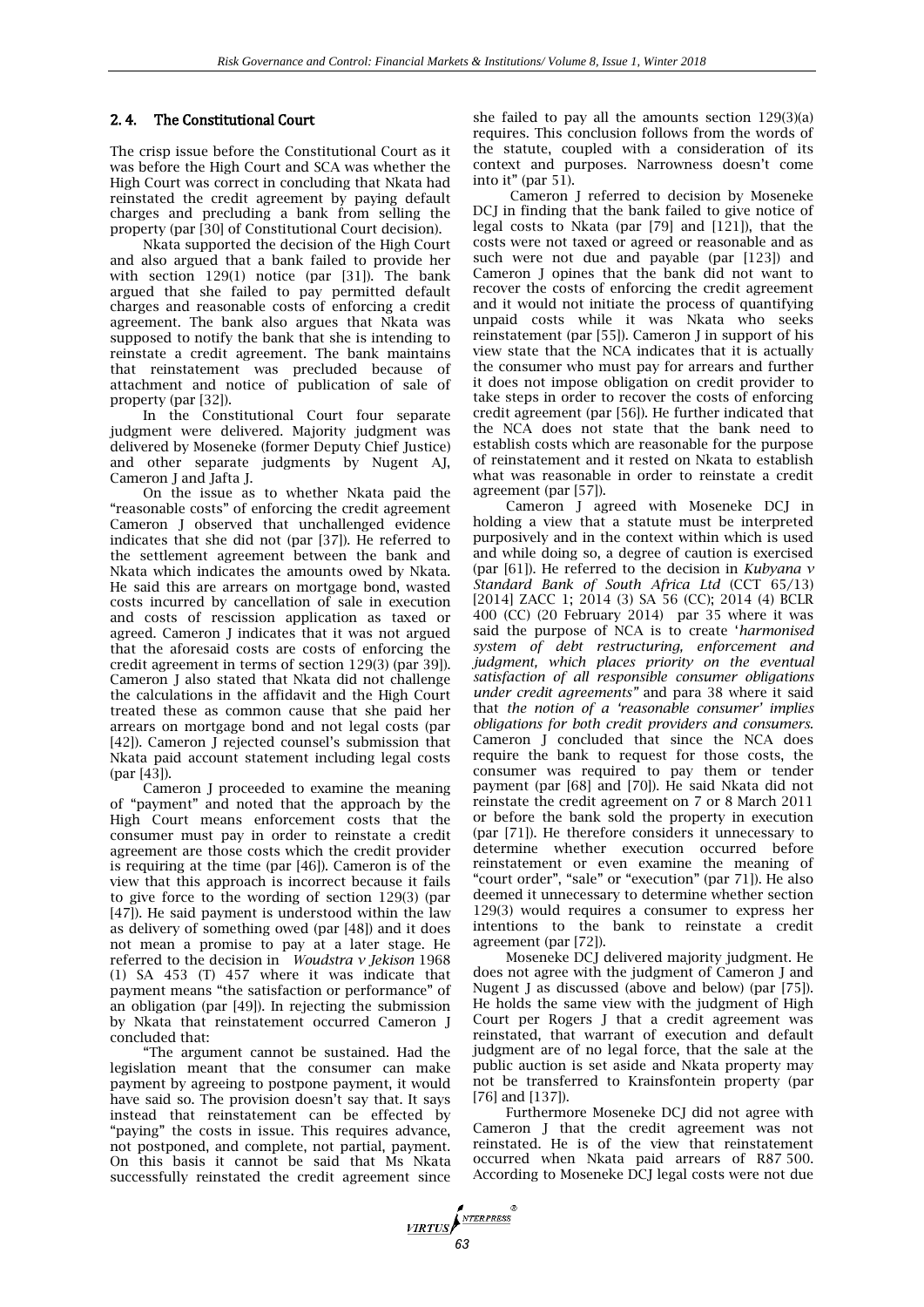and payable because the bank neither provided Nkata with notice of legal costs nor demanded payment and such legal costs were not agreed or assessed for reasonableness by taxation or other means. The bank *mero motu* debited costs which were not agreed (par [79]). According to Moseneke DCJ legal costs are due and payable if are reasonable, taxed and notice of such legal costs is given to the consumer (par [80]).

On the reinstatement of credit agreement Moseneke DCJ referred to the section 2 of the NCA indicating that it must be interpreted in a way that it gives effect to the purpose of it (par [93]). He confirmed that the NCA pervade the values of fairness, good faith, reasonableness and equality in the credit market (par [94]). He also observed that in *Sebola* (par [36]) it was recognised that the NCA aims to create marketplace that is in line with constitutional democracy through its purpose which is to promote "a fair . . . marketplace for access to consumer credit" and the means adopted to achieve those goals (par [96]).

Moseneke DCJ indicated that the purpose of section 129(3) is to urge consumers to pay default charges and legal costs and in turn are rewarded with reinstatement and return of property (par [100]). He indicates that in view of section 129(3) and (4) it is the consumer who reinstate a credit agreement and is not compelled to give notice or seeks assistance or cooperation from the credit provider (par [104]). He indicated that the consumer will reinstate a credit agreement by paying all arrears that are due, default charges that are permissible and legal costs. He opines that by requiring a consumer to give notice to the credit provider will limit the value to the consumer of this remedy of reinstatement (par [105]).

The court considered the question on whether a right to reinstatement requires that consumer pay full accelerated debt or arrears. In this regard the Constitutional Court agreed with the High Court that only arrears instalments must paid and not full accelerated debt (par [108]). The court also found that a credit agreement was not cancelled because the bank did not comply with section 129 (par [110]).

On the issue of reasonableness of costs pertaining to enforcement of agreement the court invoked a question as to whether the costs that the bank debited Nkata bond account for legal fees are "permitted default charges and reasonable costs of enforcing the agreement up to the time of reinstatement" (par [114]). The court agreed with High Court that credit agreement was reinstated when Nkata settled her bond account (par [121]). The Constitutional Court further agreed with High Court that the consumer could not be expected to take proactive steps to establish which costs would be necessary for reinstatement of credit agreement (par [122]). According to the court a consumer cannot be expected to start taxation or agree with the credit provider on quantification of costs. The court said a consumer need to take steps if it intend to recover costs of enforcement of credit agreement and the cost say it will be reasonable costs only (par 122]). According to the court, to allow a credit provider to quantify costs and give legal notice to the consumer will render a remedy of section 129(3) illusory and will also frustrate the consumer (par

[125]). The court concluded that a credit agreement was reinstated (par [126]).

The court considered the question on whether reinstatement was precluded or limited by section  $129(4)(a)$  that is execution (par [127]). The court agree with High Court that reinstatement will be precluded if the sale in execution have been realised (par 129] and [131]). The court said although the property was attached, no sale to the execution of property had occurred and the proceeds of sale were not realised when she cleared arrears in March 2011. According to the court Nkata correctly revived a credit agreement that the credit provider did not cancel. The court finally agreed with High Court that the default judgment and writ of execution ceased by operation of law and as such it not have any legal force with effect from 8 March 2011 (par [136].

Nugent AJ does not agree with majority judgment by Moseneke DCJ. He support Cameron J that the appeal must fail (par [140]).

Nugent AJ indicates that in terms of section 129(3) a consumer from the moment of default until sale may restore earlier position by fulfilling three conditions which is payment of overdue amount, payment of default charges and payment of reasonable cost incurred by the bank when enforcing accredit agreement (par [142]). He agrees with majority judgement that the conditions need not be communicated to the bank (par [143]). Nugent AJ does not share the view with majority judgment that it was not necessary to pay costs since they were not due (par [145]). He indicates that there is no indication from section 129(3) that the consumer must not pay the costs. He indicates that majority judgment does not state that payment of costs is pre-condition to fulfilment of section 129(3). He says because the same language is not used for both, a demand cannot be a precondition of payment (par [147]). According to him it is unrealistic to always expect a bank to tax and demand costs as and when they are incurred (par [151]). He indicates that majority judgment reached this conclusion on the ground that the costs required by the bank are not reasonable until taxed, assessed for reasonableness (par [152]). According to Nugent J if the consumer needs opinion of taxing official on whether the costs are reasonable may do so, nonetheless the section does not require a consumer to pay taxed costs and as such it will be left to the court to determine whether the costs are reasonable (par [154]).

Nugent AJ does not agree with majority judgement in the findings that a consumer cannot be expected to take proactive steps. In doing so Nugent AJ compared it with situation where there are other consumers whose calculations of compound interest are compound, they would know what is required with enquiring from the bank (par [157]). Nugent AJ finally agreed with Cameron J that payment made by Nkata did not offer him protection in terms of section 129(3) and that the order of SCA was correct (par [162]).

Jafta J does not agree with Cameron J and Nugent J that appeal must be dismissed. He agreed with Majority judgment by Moseneke DCJ. He indicates that legal costs claimed by the bank were not due. According to Jafta J the bank was not supposed to institute litigation because it did not comply section 129(1) (par [163]). He does not agree with Cameron J and Nugent J that legal fees debited

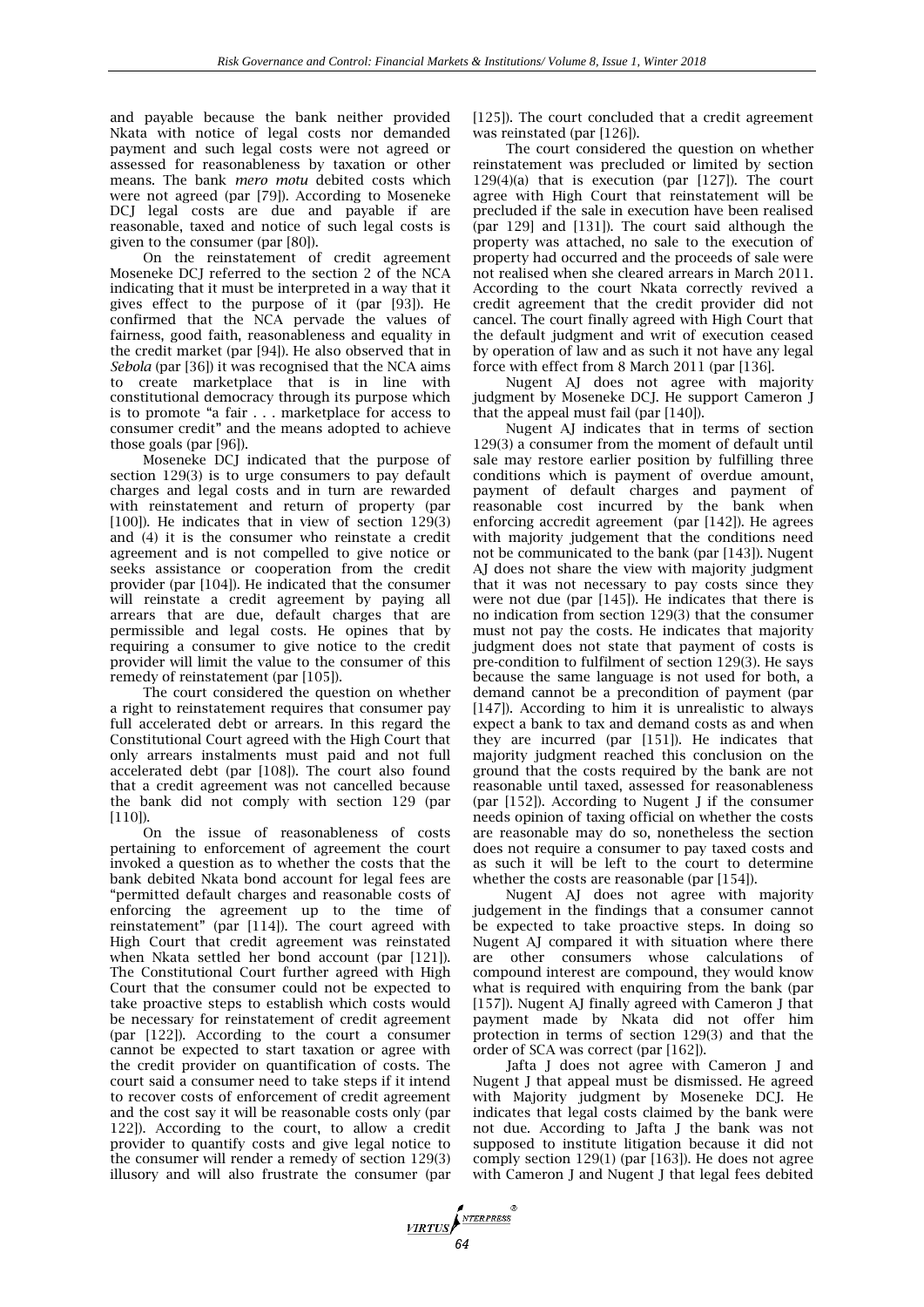from Nkata constitutes reasonable costs of enforcing the credit agreement. According to him no legal fees were due because institution of legal action before complying with section 129(1) was irregular and default judgment was nullity because the registrar did not have power to grant it (*City of Johannesburg v Changing Tides 74 (Pty) Ltd and Others* 2012 ZASCA 116; 2012 (6) SA 294 (SCA) and *Master of the High Court Northern Gauteng High Court, Pretoria v Motala* 2011 ZASCA 238; 2012 (3) SA 325 (SCA)). Jafta J indicated that that the bank instituted legal action when it was in fact precluded by section 130(1). He referred to the decision in *Sebola* by Cameron J (para 45) where it was indicated that compliance with section 129(1) before instituting legal action is mandatory (par [168]). He also referred to section 130(3) which prohibits a court from deciding the case unless it is satisfied that the provisions of section 129 are complied with (par [170]). He also referred to section 130(4) which directs the court in case where the consumer did not comply with section 130(3)(a) to adjourn the matter and make order directing the consumer on the steps that must be taken before resuming with the matter (par [171]). He referred to *Kubyana v Standard Bank* (para 67-68) and indicated that legal fees by the bank in this matter was in breach of the NCA. He put it as follows (par [172] and [173]):

"First, it failed to give notice as required by section 129(1) read with section 130(1). Second, it sought and obtained a default judgment from the registrar of the High Court, something that is incompatible with section 130(3) which requires such matters to be determined by the court. Third, the Bank sought and obtained the default judgment without satisfying the Court on compliance with section 129. Fourth, the Bank caused a writ to be issued, an attachment to be effected and Ms Nkata's home to be advertised for sale in execution on account of an invalid judgment. Fifth, the Bank opposed Ms Nkata's application for the rescission of that judgment".

According Jafta J costs incurred in breach of the NCA cannot be regarded as reasonable costs within the meaning of section 129(3) and the whole process was tainted with non-compliance with the provisions of NCA (par [176] and [177]. He said in terms of the authority of *Kubyana* and *Sebola* the bank was prohibited from instituting legal proceedings (par [185]). He further indicated that default judgment was granted in violation of peremptory terms of section of 130(3). He concluded that credit agreement was reinstated and default judgment ceased at the moment of reinstatement (par [188]).

#### 3. ANALYSIS AND DISCUSSION

The uncertainty pertaining to application and interpretation of section 129(3) was prevalent before the Constitutional Court. Otto in Otto *National Credit Act Explained* 3ed (2013) 125 observed that:

"In the end, it must be said that section 129(3) is difficult to explain. It escapes my mind how an agreement which has not been cancelled can be reinstated, nor is it clear how a person can resume possession of a thing which was repossessed pursuant to an attachment order if the agreement

**FIRTUS** 

was not cancelled to justify the attachment order in the first place".

Van Heerden in Scholtz (eds) *Guide to the National Credit Act* (2008) par 12.8.4.1 indicated that:

"…section 123(a) might be construed as indicating that the Act allows the granting of interim attachment orders in that it allows the consumer, after meeting the requirements of section 129(3)(a), to resume possession of any property that had been repossessed pursuant to an attachment order".

Van Heerden in Scholtz (eds) *Guide to the National Credit Act* (2008) par 12.10 is of the view that section 129(3)(b) indicates that a consumer can reinstate the agreement if goods have been repossessed from a third party such as panel beater after attachment order (see discussion on reinstatement of credit agreement by Louw *Consumer Credit Regulation in South Africa* (2012) 455-456).

In *Nedbank v Fraser* 2011 (4) SA 363 (SGJ) the court indicated a consumer has a right to re-instate a credit agreement in terms of section 129(3) and (4) even after summary judgment or default judgment was granted and this right will be extinguished or not be available to consumer if firstly the agreement was terminate by credit provider, secondly sale of property pursuant to attachment order or surrender or thirdly if the property is transferred to the name of purchaser.

Section 129(3) of the National Credit Act 34 of 2005 was amended by the National Credit Amendment Act 19 of 2014. The new section 129(3) provides that consumer may at any time before the credit provider has cancelled the agreement, remedy a default of credit agreement by paying credit provider all amounts that are overdue, together with<br>the credit provider's prescribed default the credit provider's prescribed default administration charges and reasonable costs of enforcing the agreement up to the time the default was remedied. The new section state that the consumer may remedy the default by paying the outstanding amounts and prescribed charges and costs, Brits, R "The "reinstatement" of credit agreements: Remarks in response to the 2014 amendment of section 129(3)-(4) of the National Credit Act" [2015] DEJURE 75.

Section 129(4) of the National Credit Act 34 of 2005 was also amended by the National Credit Amendment Act 19 of 2014. The new section 129(4) only amended the words "a consumer may not reinstate a credit agreement after" in the Act 34 of 2005 to "a credit provider may not re-instate or revive a credit agreement after" as in the Act 19 of 2014. The word "re-instate" is retained and the word "or revive" is added while the word "consumer" was replaced with "credit provider". There is not significant change (for discussion on amendment see Brits, R "The "reinstatement" of credit agreements: Remarks in response to the 2014 amendment of section 129(3)-(4) of the National Credit Act" [2015] DEJURE 75.

In Nkata matter the High Court in ascertaining as to what would a phrase "all amounts that are overdue" mean noted that a mortgage bond contained acceleration clause. The court held that in order to effect reinstatement in terms of section 129(3)(a) it was not necessary for Nkata to pay full accelerated debt buy only the arrear instalments which she accordingly paid in March 2011 and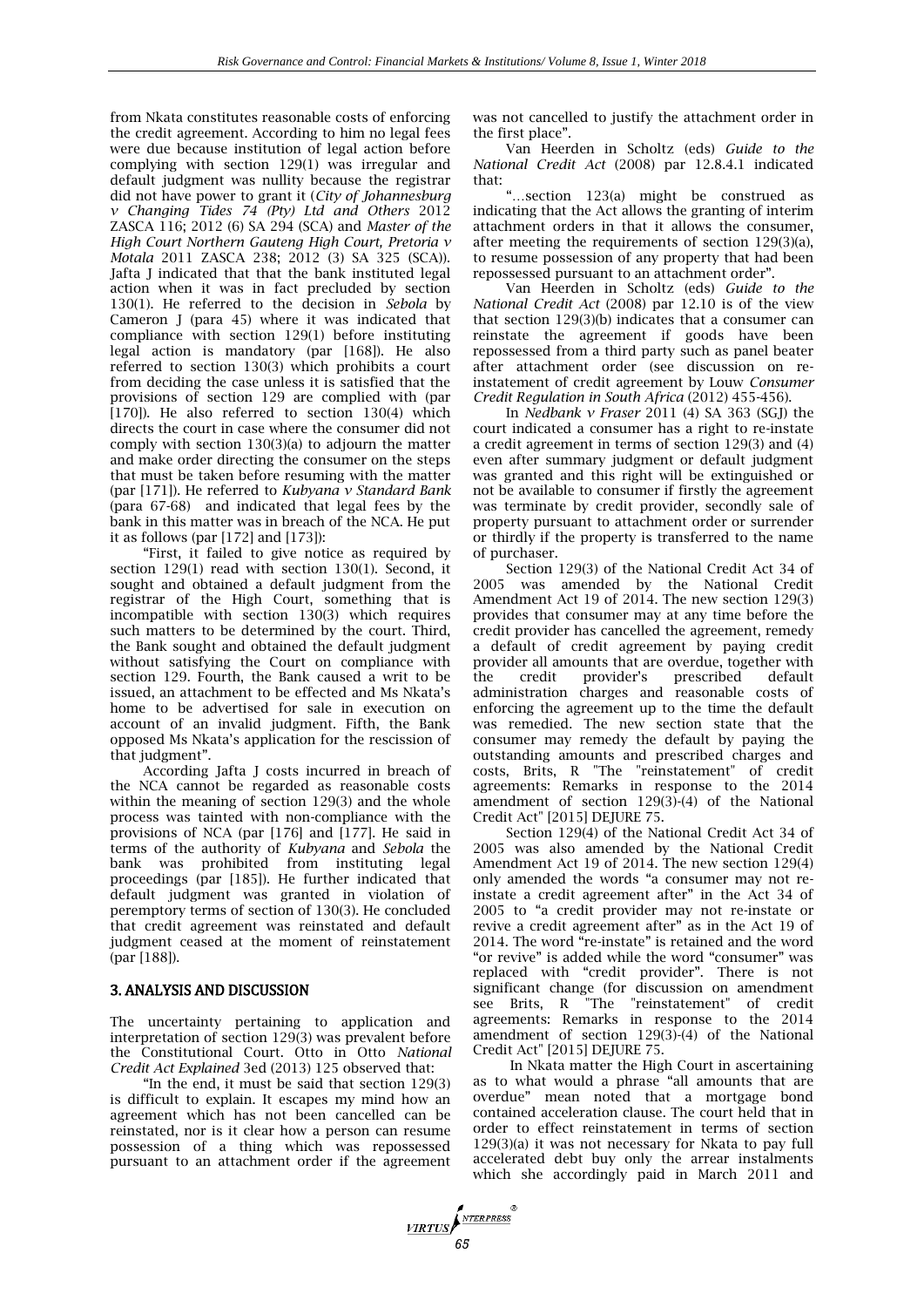March 2012. According to the court the consumer must make payment to all the amount that is overdue and also credit providers permitted default charges in order to effect reinstatement. The High Court also stated that where a credit provider invokes acceleration clause the contract will remain in force and the consumer will be obliged to make<br>specific performance of the accelerated performance indebtedness.

There was no evidence in the High Court that the costs which the bank debited from Nkata bond were neither taxed nor quantified by agreement between parties. There was also no evidence that Nkata was invited to agree on quantification of those costs. It was patently clear that the bank did not present cost to Nkata to make payment but instead the bank unilaterally debited the amounts from her bond account. The Constitutional Court per Moseneke DCJ concurs with High Court that legal costs were not due and payable because the bank neither provided Nkata with notice of legal costs nor demanded payment and such legal costs. This costs were not agreed or assessed for reasonableness by taxation or other means. According to Moseneke DCJ legal costs are due and payable if are reasonable, taxed and notice of such legal costs is given to the consumer. Furthermore a consumer who intend to reinstate agreement is not compelled to give notice or seeks assistance or cooperation from the credit provider. The court concurred with the decision of Eksteen J in *Nedbank Ltd v Barnard* 2009 ZAECPEHC 45 par 14-15 in ruling that a consumer is not required to consult a credit provider if it intent to reinstate agreement and obtain the repossessed property. A consumer can unilaterally reinstate agreement by make payments to cover sufficient costs and charges in terms of section 129(3).

The consumer is required to pay all arrears that are due and default charges that are permissible as well as legal costs. Furthermore to require a consumer to give notice to the credit provider will limit the value to the consumer of this remedy of reinstatement. The court clearly state that consumers cannot be expected to establish which costs would be necessary for reinstatement of credit agreement. Furthermore consumers cannot be expected to start taxation process.

It is therefore patently clear that a credit provider is duty bound to bring to the attention of the consumer all the legal costs that are due and payable. Failure to do so may also have far reaching consequences on part of the credit provider.

According to High Court a writ of execution is not an order but a process which may be issued whether an order to pay amount of money is made (par [49]). The SCA referred to English cases of *Re Overseas Aviation Engineering (GB) Ltd* 1963 Ch 24 (CA) [1962] 3 All ER 12, *Fagot v Gaches* [1943] 1 KB 10 (CA); 1942 2 All ER 476 and came to a conclusion that judicially there is general consensus across the board not in South Africa only but also in England that execution refers to a process. The SCA holds agrees with High Court that civil execution is a "process oriented" instead of one single event but that single vent denotes finality and there is no reversal (par [31]) but reached a different conclusion.

The SCA is also of the view that reinstatement of agreement entails revisiting, revision and

amendment. It opined that in terms of section 116 of the NCA any alteration to agreement is void unless is in writing and singed by both parties. The SCA could not observe any possible inference from the NCA that a redemption can occur by paying full amount of debt after sale in execution but before registration.

The Constitutional Court per Cameron J in dissenting he rejected submission that Nkata paid account statement including legal costs (par [43]). According to Cameron J payment is understood within the law as delivery of something owed (par [48]) and it does not mean a promise to pay at a later stage. In reaching this conclusion he referred to the decision in *Woudstra v Jekison* 1968 (1) SA 453 (T) 457 where it was indicate that payment means "the satisfaction or performance" of an obligation (par [49]).

Cameron J indicated that the bank did not want to recover the costs of enforcing the credit agreement and it would not initiate the process of quantifying unpaid costs while it was Nkata who seeks reinstatement. He further indicated that the NCA does not state that the bank need to establish costs which are reasonable for the purpose of reinstatement and it rested on Nkata to establish what was reasonable in order to reinstate a credit agreement. He concluded that since the NCA does require the bank to request for those costs the consumer was required to pay them or tender payment.

Nugent AJ agreed with Cameron J that payment made by Nkata did not offer him protection in terms of section 129(3) and that the order of SCA was correct (par [162]). Nugent AJ does not agree with majority judgement in the findings that a consumer cannot be expected to take proactive steps. In doing so Nugent AJ compared it with situation where there are other consumers whose calculations of compound interest are compound, they would know what is required with enquiring from the bank. According to Nugent AJ there is no indication from section 129(3) that the consumer must not pay the costs and it is unrealistic to always expect a bank to tax and demand costs as and when they are incurred. He support Cameron J that the appeal must fail.

Moseneke DCJ does not agree with the judgment of Cameron J and Nugent J (par [75]). He concurs with the judgment of High Court per Rogers J that a credit agreement was reinstated, that warrant of execution and default judgment are of no legal force, that the sale at the public auction is set aside and Nkata property may not be transferred to Kraainsfontein property.

Jafta J who also delivered separate judgment does not agree with Cameron J and Nugent J that appeal must be dismissed. He agreed with majority judgment by Moseneke. He based his decision on procedural aspect. According to Jafta J the bank was not supposed to institute litigation because it did not comply section 129(1) (par. He does not agree with Cameron J and Nugent J that legal fees debited from Nkata constitutes reasonable costs of enforcing the credit agreement. According to him no legal fees were due because institution of legal action before complying with section 129(1) was irregular and default judgment was nullity because the registrar did not have power to grant it (*City of Johannesburg* 

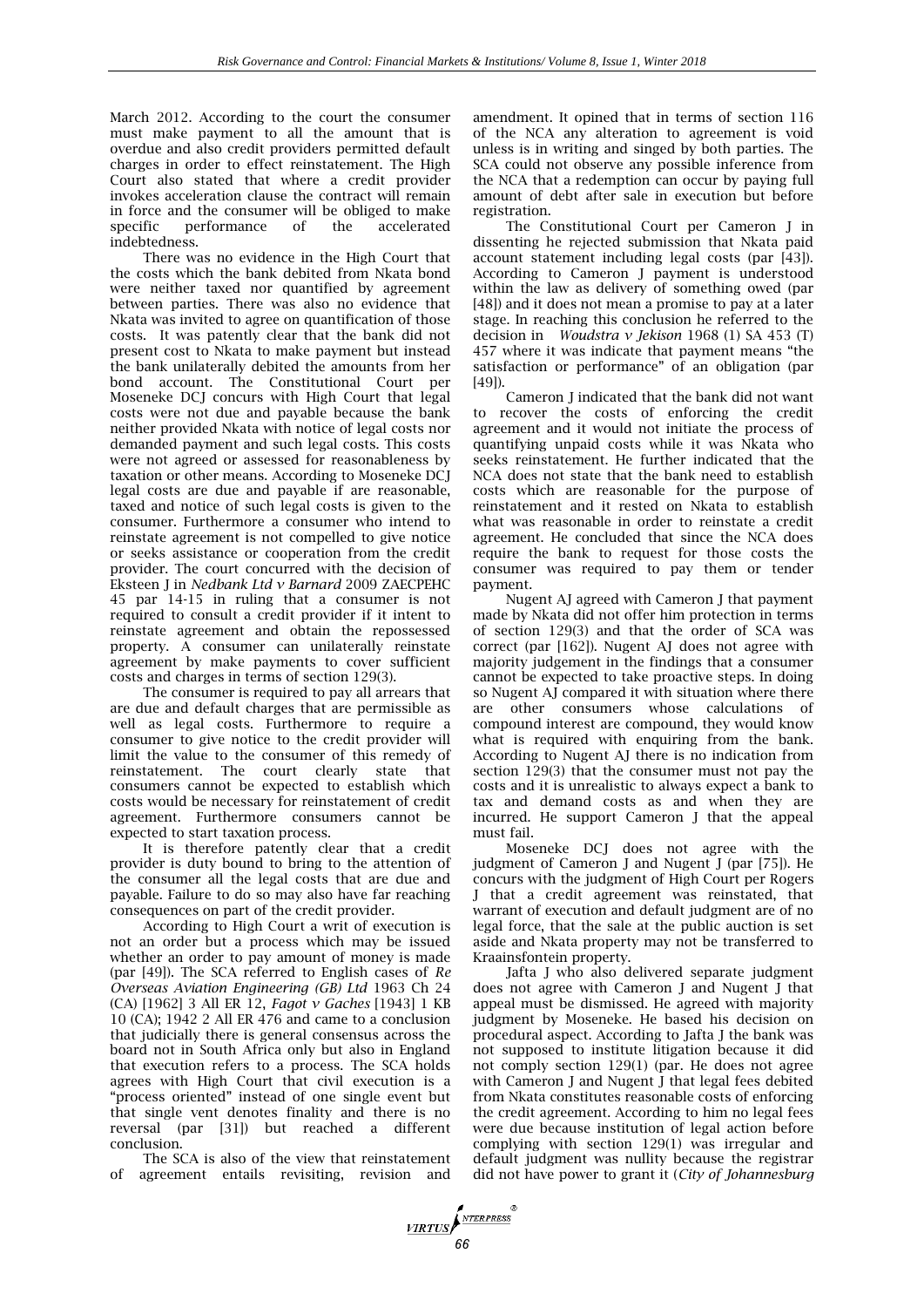*v Changing Tides 74 (Pty) Ltd and Others* [2012] ZASCA 116; 2012 (6) SA 294 (SCA) and *Master of the High Court Northern Gauteng High Court, Pretoria v Motala* 2011 ZASCA 238; 2012 (3) SA 325 (SCA)). According to Jafta J costs incurred in breach of the NCA cannot be regarded as reasonable costs within the meaning of section 129(3) and the whole process was tainted with non-compliance with the provisions of NCA. He concluded that credit agreement was reinstated and default judgment ceased at the moment of reinstatement.

The judgment by Jafta J is based on procedural compliance. It reinforces that compliance with procedural requirements of section 129 is<br>mandatory. Institution of legal proceeding mandatory. Institution of legal proceeding inconsistent with procedural requirements as stated in section 129 would undoubtedly result irregular costs.

#### 4. CONCLUSION

The decision of Constitutional Court in *Nkata v FirstRand* cannot be faulted. This decision is important in our law because it signify the importance of presenting the legal fees by the credit provider to the consumer. It also indicate that such costs need to be taxed or quantified. The decision in Nkata send a message to the credit providers that there will be dire consequences if they *mero motu* debit legal fees from the consumer without quantification because the court will regard such costs as not due and payable. This in turn will ensure that there is cooperation between the consumer and the credit provider and this will accord with the purpose of NCA which is to harmonise system of enforcement. The decision of High Court demonstrates the importance of

providing satisfactorily explanation in a rescission for default judgment in the credit agreement in which the NCA applies. Notably the credit provider in view of the decision High Court and Constitutional Court is duty bound to take necessary steps to inform the consumer about the costs in which the credit provider intend to recover. This undoubtedly accord respect on part of the consumer. The decision in Nkata also protect consumer who are frustrated and in woe arising from arrears in the credit agreement. The court also gave effect to the constitutional values and aim of the NCA for the creation of market place that is consistent and in line with constitutional democracy.

In terms of the decision of Constitutional Court it is patently clear that a credit provider is duty bound to bring to the attention of the consumer all the legal costs that are due and payable. Failure to do so may also have far reaching consequences on part of the credit provider. On the other hand consumers cannot be expected to take pro-active steps to enquire about costs which are due and payable. The consumers would be expected to pay all arrears that are due, default charges that are permissible and legal costs.

This judgment also serve to reinforce or bring to the attention of credit providers that compliance of section 129 is not escapable route as observed that according to the Constitutional Court legal fees incurred were not necessary because a prematurely and inconsistent with section 129 (see discussion on section 129 by Choma, H., Tshidada, T. C., & Kgarabjang, T., 2016). Therefore a credit provider who institute litigation prematurely renders a risk of wasting legal costs.

#### REFERENCES

- 1. Brits, R. (2015). The "reinstatement" of credit agreements: Remarks in response to the 2014 amendment of section 129(3)-(4) of the National Credit Act. *DEJURE, 1*, 75-91.
- 2. Chakabva, O., & Thurner, T. (2015). Credit risk management practices in small & medium-sized micro-finance providers. *Corporate Ownership & Control, 13(1-9)*, 1101-1107. [http://dx.doi.org/10.22495/cocv13i1c9p11.](http://dx.doi.org/10.22495/cocv13i1c9p11)
- 3. Chisasa, J. (2014). Rural credit markets in South Africa: A review of theory and empirical evidence. *Corporate Ownership & Control, 12(1-3)*, 363-374. <http://doi.org/10.22495/cocv12i1c3p6>
- 4. Choma, H., & Kgarabjang, T. (2016). Risk and opportunities connected to the credit legislation on movable property: A case study. *Risk governance & control: financial markets & institutions, 6(4-1)*, 151- 154. <http://dx.doi.org/10.22495/rcgv6i4c1art5>
- 5. Choma, H., & Kgarabjang, T. (2016). Risks and pecularities of the default situations in bank-consumer relationship: A case study. [Special issue]. *Risk governance & control: financial markets & institutions, 6(3-2)*, 47-52. <http://dx.doi.org/10.22495/rcgv6i3c2art6>
- 6. Choma, H., Tshidada, T. C., & Kgarabjang, T. (2016). The impact of the credit legislation on consumers. *Risk governance & control: financial markets & institutions, 6(4-special issue)*, 503-509. <http://dx.doi.org/10.22495/rgcv6i4siart8>
- 7. City of Johannesburg v Changing Tides 74 (Pty) Ltd and Others 2012 ZASCA 116; 2012 (6) SA 294 (SCA). (2012). Retrieved from the World Wide-Web: http://www.saflii.org/za/cases/ZASCA/2012/116.html
- 8. First National Bank of Southern Africa v Van Rensburg NO: In re First National Bank of Southern Africa Ltd V Jurgens 1994 (1) SA 677 (T).
- 9. FirstRand Bank Limited v Nkata 2015 (4) SA 417 (SCA). Retrieved from the World Wide Web: http://www.saflii.org/za/cases/ZASCA/2015/44.html
- 10. Fuchs, M.M. (2013). The impact of the National Credit Act 34 of. 2005 on the enforcement of a mortgage bond: Sebola v. Standard Bank of South Africa Ltd 2012 5 SA 142 (CC). *PER, 16(3*). Retrieved from the World Wide Web: [http://www.scielo.org.za/pdf/pelj/v16n3/13.pdf.](http://www.scielo.org.za/pdf/pelj/v16n3/13.pdf)
- 11. Kubyana v Standard Bank of South Africa Ltd (CCT 65/13) 2014] ZACC 1; 2014 (3) SA 56 (CC); 2014 (4) BCLR 400 (CC). Retrieved from the World Wide Web: http://www.saflii.org/za/cases/ZACC/2014/1.html.
- 12. Latella, D. (2010). The shareholder derivative suits: Disfunction and remedies against a "paradoxal" inactivity. *Corporate Ownership & Control, 7(4-2)*, 297-302. <http://doi.org/10.22495/cocv7i4c2p5>
- 13. Liquidators Union v Brown 1922 AD 549.
- 14. Kelly-Louw, M., & Stoop, P. (2012). Consumer Credit Regulation in South Africa. Retrieved from the World Wide Web: [https://juta.co.za/print/catalog/Product/1284.](https://juta.co.za/print/catalog/Product/1284)

*MRTUS SNTERPRESS*